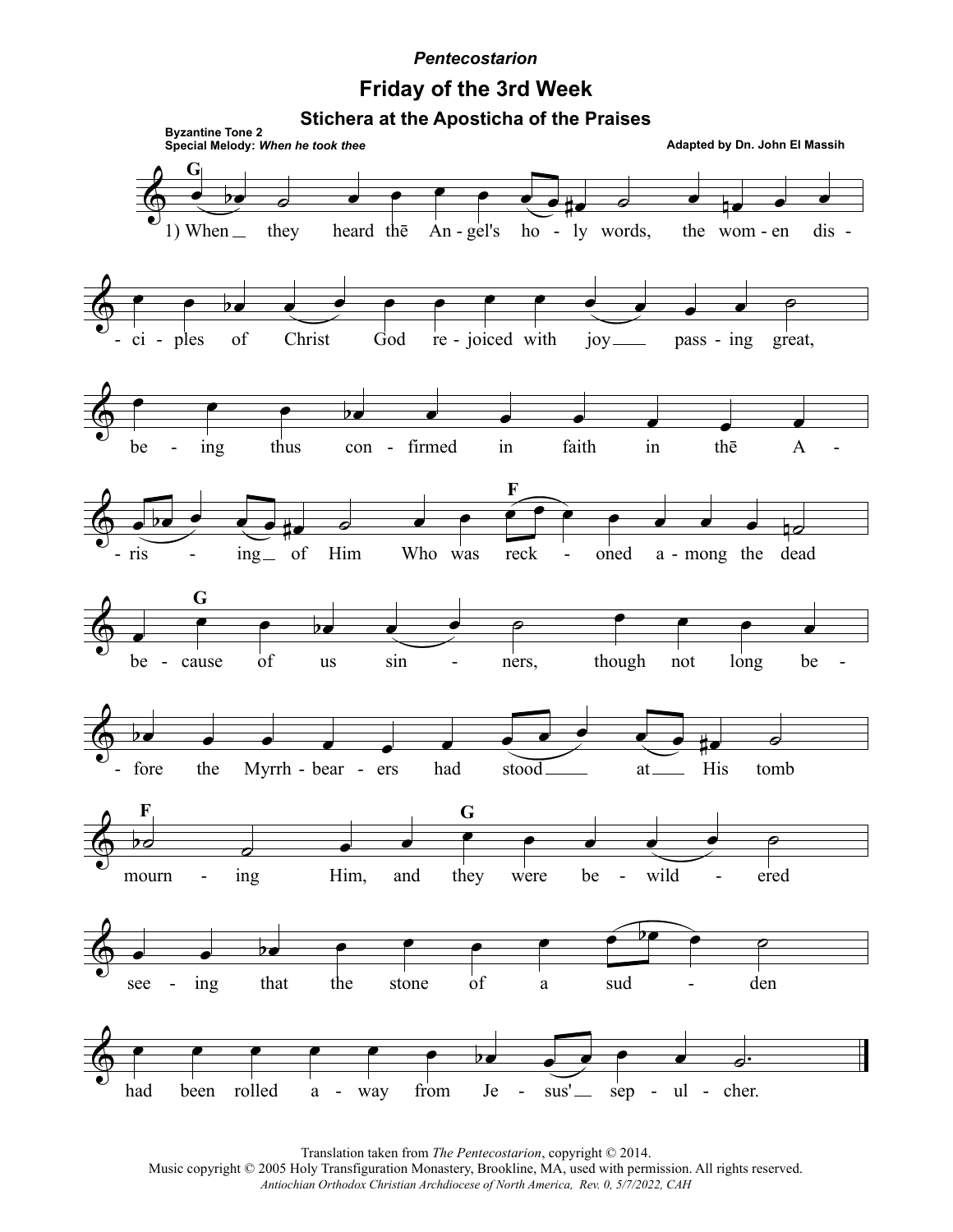## **Pentecostarion - Friday of the 3rd Week - Stichera at the Aposticha of the Praises - 2**



*Verse:* Thou hast been gracious, O Lord, unto Thy land; Thou hast turned back the captivity of Jacob.

Translation taken from *The Pentecostarion*, copyright © 2014.

Music copyright © 2005 Holy Transfiguration Monastery, Brookline, MA, used with permission. All rights reserved. *Antiochian Orthodox Christian Archdiocese of North America, Rev. 0, 5/7/2022, CAH*